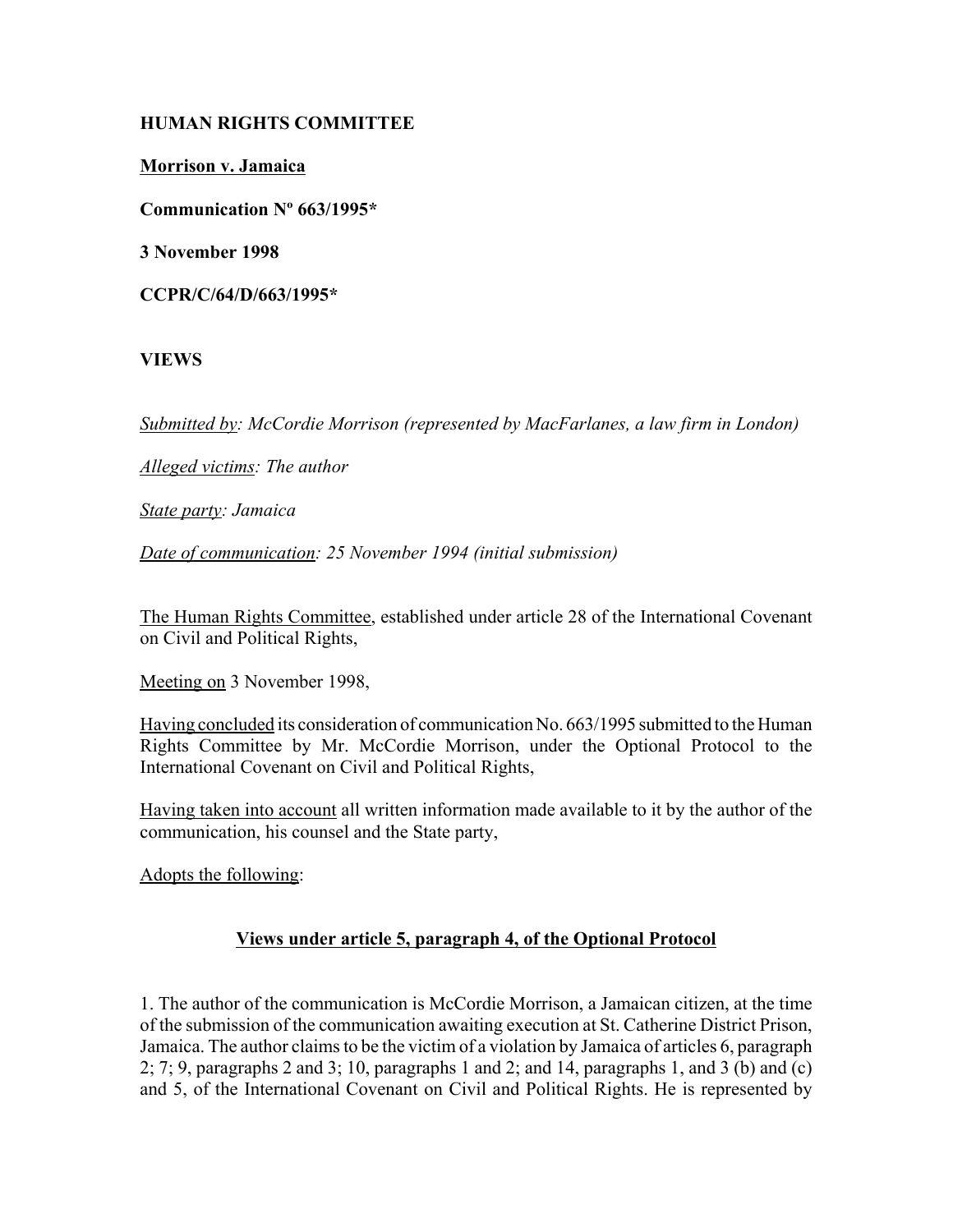Macfarlanes, a law firm in London. The author's death sentence was commuted to life imprisonment, on 16 May 1995.

#### Facts as presented by the author

2.1 The author was arrested on 29 April 1984 and charged on 7 May 1984 with having murdered one Rudolph Foster on 6 March 1984. On 6 March 1985, the author and his coaccused, Tony Jones, <sup>1</sup> were convicted of murder and sentenced to death by the St. Elizabeth Circuit Court, Jamaica. The Court of Appeal of Jamaica refused the author's application for leave to appeal on 6 July 1987. His application for special leave to appeal to the Judicial Committee of the Privy Council was dismissed on 23 July 1991. With this, it is submitted, all available domestic remedies have been exhausted.

2.2 The prosecution's case was mainly based on the testimony of one Canute Thompson, who gave evidence that in the late evening of 6 March 1984 he had seen three men attack the deceased. He testified that he heard one of the attackers say to the deceased "Stand up, or else a kill you blood clat", and that he had seen one of them firing at Mr. Foster, who was running towards the witness. Furthermore, the witness testified that a bright street light had permitted him to recognize the author from a distance of one chain and three quarters. Mr. Thompson indicated that he had known the author for roughly 16 or 17 years, but that he had last seen him a year before. The only other evidence against the author was a comment he made upon his arrest: "how come ah me alone you arrest?". The prosecution based the case against the author on "common design".

2.3 Other prosecution evidence included that of a forensic expert who described the injuries he witnessed on the deceased and the removal of the plastic and fibre wadding from the wound in the back. A ballistics expert gave evidence that the fatal shot had been fired from a range of within 4 yards of the deceased's back.

2.4 On trial, the defence challenged the credibility of the testimony of Mr. Thompson, on the ground that he had held a grudge against the author's co-accused, Tony Jones. The reason for the hostility had been a dispute over a political issue which had resulted in Thompson, Jones and the author having a fight. The author claimed that the consequence of the fight had been that Thompson had informed the foreman at the work site where they all worked, and that he and Jones had subsequently been dismissed from their employment. Counsel further indicates that the author made an unsworn statement from the dock, denying any knowledge of the crime.

# The complaint

3.1 The author alleges a violation of article 9, paragraphs 2 and 3, of the Covenant, on the ground that he was arrested on 29 April 1984 without having been informed of the reasons for his arrest, and that it was only between 30 January and 13 February 1985, during the preliminary examination, that he became aware that he was charged with murder. It is submitted that, even if he was cautioned on 7 May 1984, as stated by a police officer at trial, that was still more than a week after having been taken in custody. Counsel adds that the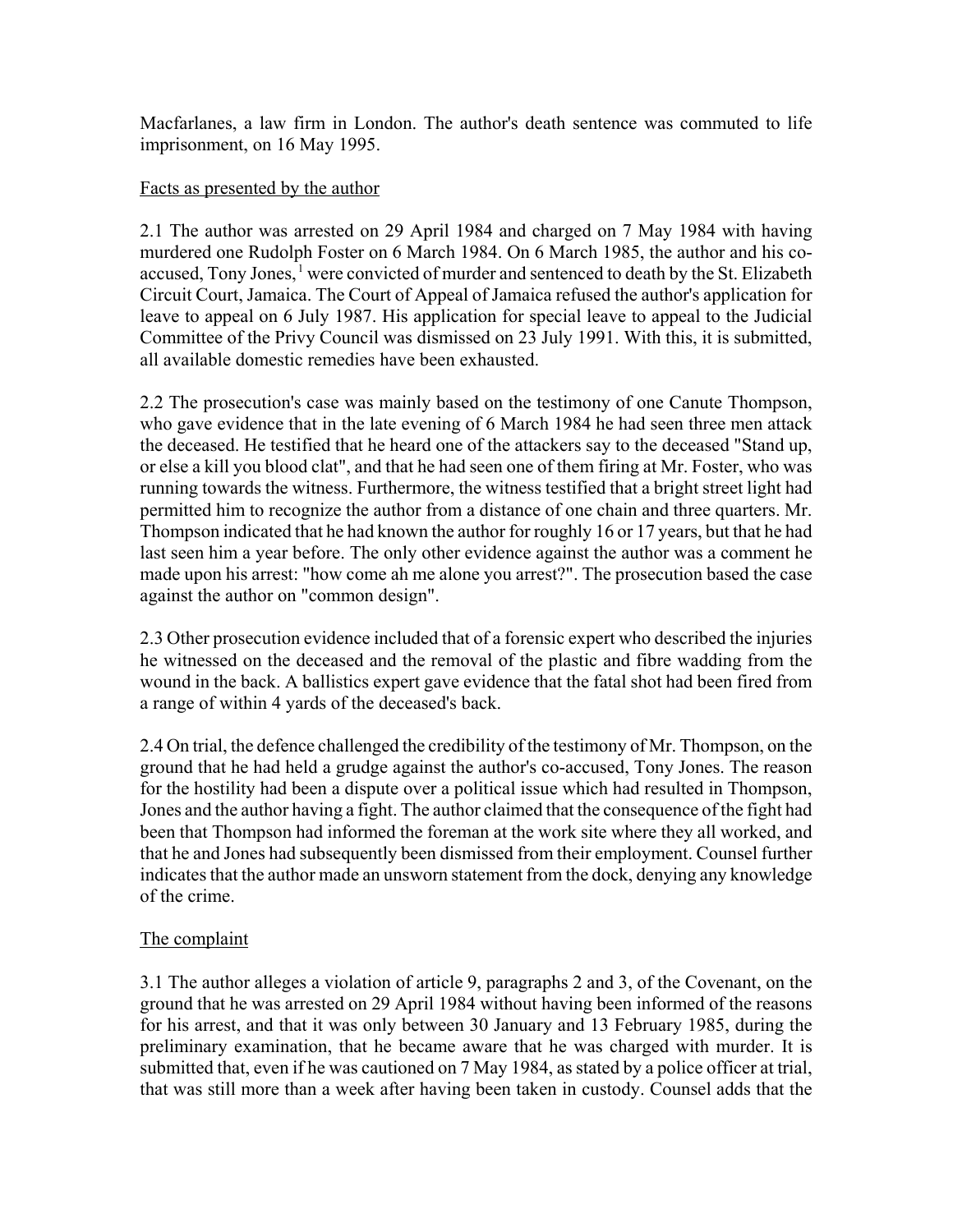author spent more than 10 months in police custody before his trial.

3.2 As the author is indigent, the trial judge assigned a legal aid lawyer to him. According to the author, he received inadequate legal representation. In this respect, he claims that prior to the start of his trial, he had only one brief interview of 10 minutes with his attorney, approximately 7 weeks after his arrest; no written statement was taken from the author. It is unclear if any subsequent meetings took place, but the author maintains that he did not have enough time to discuss the case with his lawyer. Counsel notes that the legal aid lawyer was not present during the preliminary hearing and that the author was represented by his co-accused's lawyer. Counsel submits that the author did not have adequate time to prepare his defence and to communicate with counsel of his own choosing, in violation of article 14, paragraph 3 (b), of the Covenant.

3.3 The author further claims a violation of article 10, paragraphs 1 and 2, of the Covenant, on the grounds that after his arrest he was not permitted to speak to any member of his family for three weeks and that he was badly beaten by police officers in police custody. It is also claimed that during his detention in police custody between 29 April 1984 and the date of the trial, the author was not segregated from convicted prisoners, nor was he subject to separate treatment, as would have been appropriate, given his status as an unconvicted person.

3.4 Counsel claims that the author has been a victim of a violation of article 14, paragraph 1. In this respect, it is submitted that the trial judge violated his obligation of impartiality by the method in which he dealt with the evidence of a possible grudge held by the prosecution's main witness. He alleges that the judge misdirected the jury in that he told them that it had not been suggested to Mr. Thompson in cross-examination that he bore malice towards the author. Counsel also submits that the judge failed to direct the jury properly on the dangers of convicting on identification evidence alone, especially in the case of weaknesses in the quality of the opportunity of observing the assailant and in the absence of corroboration or other support for the identification. Counsel indicates that the identification occurred at night under insufficient lighting conditions, that Mr. Thompson had only a limited opportunity to obtain a view of the assailant and that the author was not placed on an identification parade.

3.5 Counsel further submits that the trial judge should have discharged the jury, which had initially been empanelled, since during the course of the trial, one juror was seen talking to a member of the deceased's family. Counsel adds that the trial judge questioned this juror in the presence of the entire jury; the juror denied that a conversation had taken place.

3.6 The author was convicted on 6 March 1985; his appeal was heard and dismissed on 6 July 1987. Counsel submits that he has had problems securing a copy of the trial transcript in the author's case, and moreover, that the written judgement of the Court of Appeal was not received until 11 July 1990. It is submitted that the delay of 28 months between trial and appeal of conviction and the delay in receiving the Court of Appeal's judgement and the trial transcript amount to a violation of article 14, paragraphs 3 (c) and 5, of the Covenant. Moreover, it is submitted that the author's representative on appeal did not advance any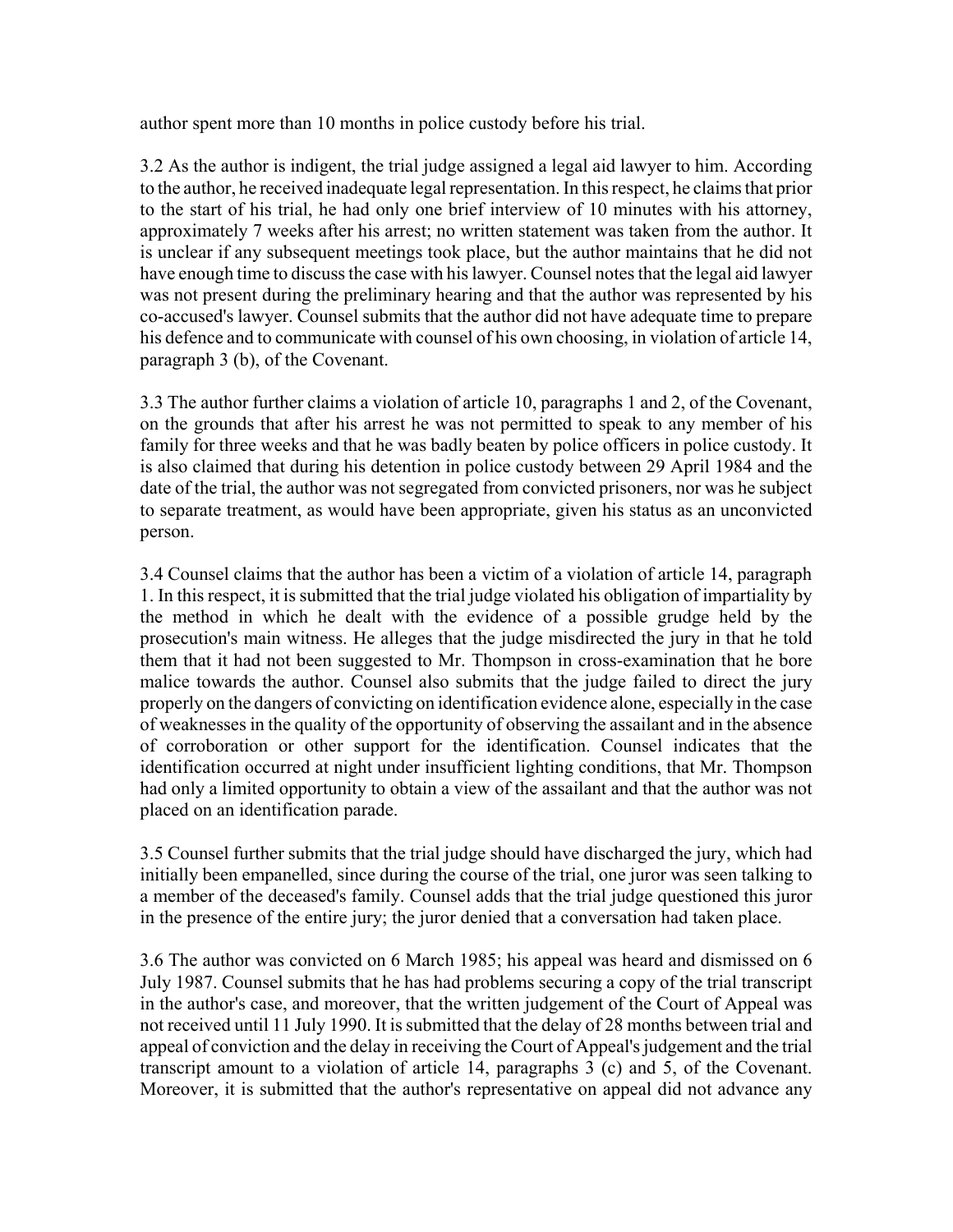#### argument on his behalf.

3.7 The author claims to be a victim of a violation of article 7 of the Covenant, since he was detained on death row for over 9 1/2 years. Counsel argues that the length of the detention, in which the author lived under appalling conditions in the death row section of St. Catherine District Prison<sup>2</sup>, amounts to cruel, inhuman and degrading treatment within the meaning of article 7. In support of his argument, counsel refers to a recent judgment of the Judicial Committee of the Privy Council<sup>3</sup>, to a Zimbabwe Supreme Court judgment<sup>4</sup> as well as to a judgement of the European Court of Human Rights<sup>5</sup> and to the Human Rights Committee's jurisprudence.<sup>6</sup>

3.8 Moreover, it is submitted that the author was ill-treated while in prison. Thus, on 4 May 1993, police officers and warders searched the prison, destroying much of the prisoners legal documents and physically assaulting some of them. As a result, the author and several other prisoners began a hunger strike which lasted three days, until a representative of the Jamaica Council for Human Rights was allowed to visit them. The author further claims that in 1992 he and other prisoners had found large numbers of their letters dumped in an old abandoned cell. In contrast to these allegations that have not been specified, as to which extent they relate to the author personally, counsel adds that the author has developed synovitis, which causes swelling of the joints, whilst in prison; although he so informed the Ombudsman on 10 November 1993, "no treatment" has been administered. Counsel concludes that since domestic remedies, and in particular the internal prison redress process and the complaints procedure of the Office of the Parliamentary Ombudsman, are neither available, nor effective, the requirements of article 5, paragraph 2(b), of the Optional Protocol have been met.

3.9 Counsel submits that article 6, paragraph 2, of the Covenant, has been violated because a sentence of death was passed without the requirements of a fair trial having been met.

3.10 Finally counsel contends that, in practice, constitutional remedies are not available to the author because he is indigent and Jamaica does not make legal aid available for constitutional motions. Reference is made to the judicial precedents of the Judicial Committee of the Privy Council, <sup>7</sup>. Counsel submits that all available domestic remedies have been exhausted.

#### The State party's submission and counsel's comments

4.1 In its observations, dated 15 January 1996, the State party rejects the author's claim that the length of time he spent on death row constitutes cruel and inhuman treatment.

4.2 With regard to the author's allegation that he was not allowed to speak to his family for three weeks after having been arrested, the State party notes that there is no evidence to support this allegation and denies that this occurred. With regard to his complaint that he was not kept segregated from convicted prisoners during his pre-trial detention, the State party submits that the author has failed to submit detailed information in this respect, such as his place of detention. It states that in general convicted prisoners are not held in exactly the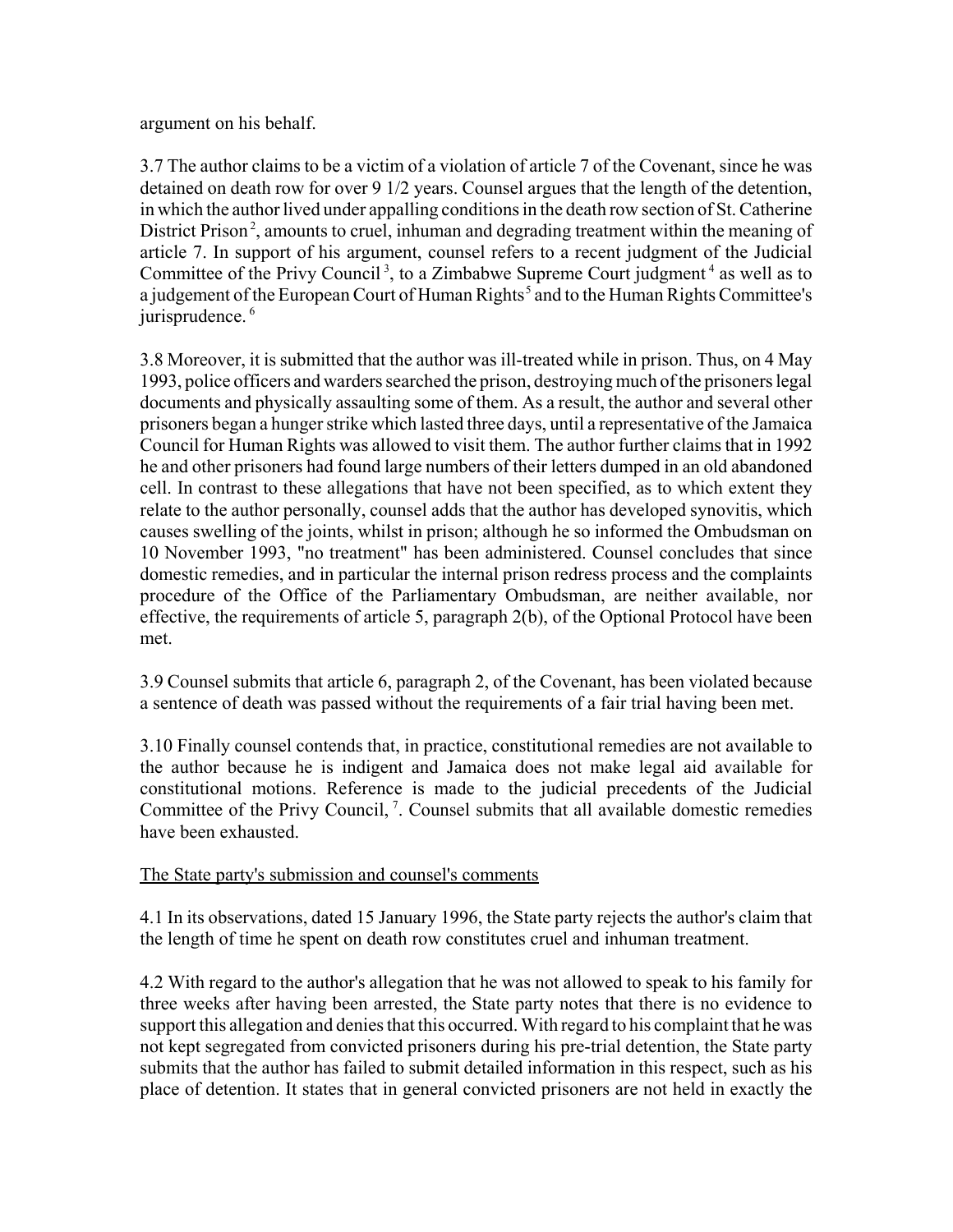same circumstances as not convicted persons.

4.3 The State party has noted the author's complaint about lack of medical attention for his synovitis and promises to investigate and inform the Committee accordingly.

4.4 As to the author's complaint that he was represented by his co-accused's counsel, not by his own, the State party submits that this is no breach of the Covenant since prejudice does not necessarily arise.

4.5 With regard to the author's claims under article 14, paragraphs 3(c) and 5, the State party notes that the author's appeal was dismissed two years and four months after his conviction, and that the written judgement by the Court of Appeal was issued eighteen months later, on 23 March 1989. The State party is not aware of any delay in producing the trial transcript. According to the State party, since the author had his conviction and sentence reviewed by the Court of Appeal there has been no breach of article 14, paragraph 5. The State party is also of the opinion that the period between the conviction and appeal does not constitute undue delay. It accepts that the delay in producing the written judgement was excessive, but does not accept that it constitutes a breach of the Covenant, since it did not prejudice the author.

4.6 With regard to the author's complaint about the judge's directions to the jury, the State party refers to the Committee's jurisprudence that it will not review the judge's instructions unless it is clear that they were manifestly arbitrary or amounted to a denial of justice. According to the State party, none of these exceptions apply in the present case, and the matter thus falls outside the Committee's jurisdiction.

5.1 In his comments on the State party's submission, counsel opposes the State party's assessment that prolonged judicial proceedings do not constitute cruel and inhuman treatment. He refers to alleged abuses which the author suffered and submits that these are to be taken into account when deciding the matter.

5.2 With regard to the allegation that the author was not allowed to speak to family members, counsel submits that evidence can be provided. He further states that the author was kept in Santa Cruz police station prior to his conviction. Counsel argues that it is not enough for the State party to simply deny the allegations without having undertaken any inquiries.

5.3 Counsel acknowledges that the author's representation by his co-accused's counsel at the preliminary hearing does not in itself constitute a breach of the Covenant, but submits that the author had not been fully interviewed by his co-accused's counsel and had no time to brief him properly. It is further stated that in preparation for the trial, the author was given his own counsel but that he did not have an opportunity to brief him adequately.

5.4 Counsel reiterates that the delay in issuing the written judgement of the Court of Appeal constitutes excessive delay in violation of article 14, paragraphs 3 (c) and 5.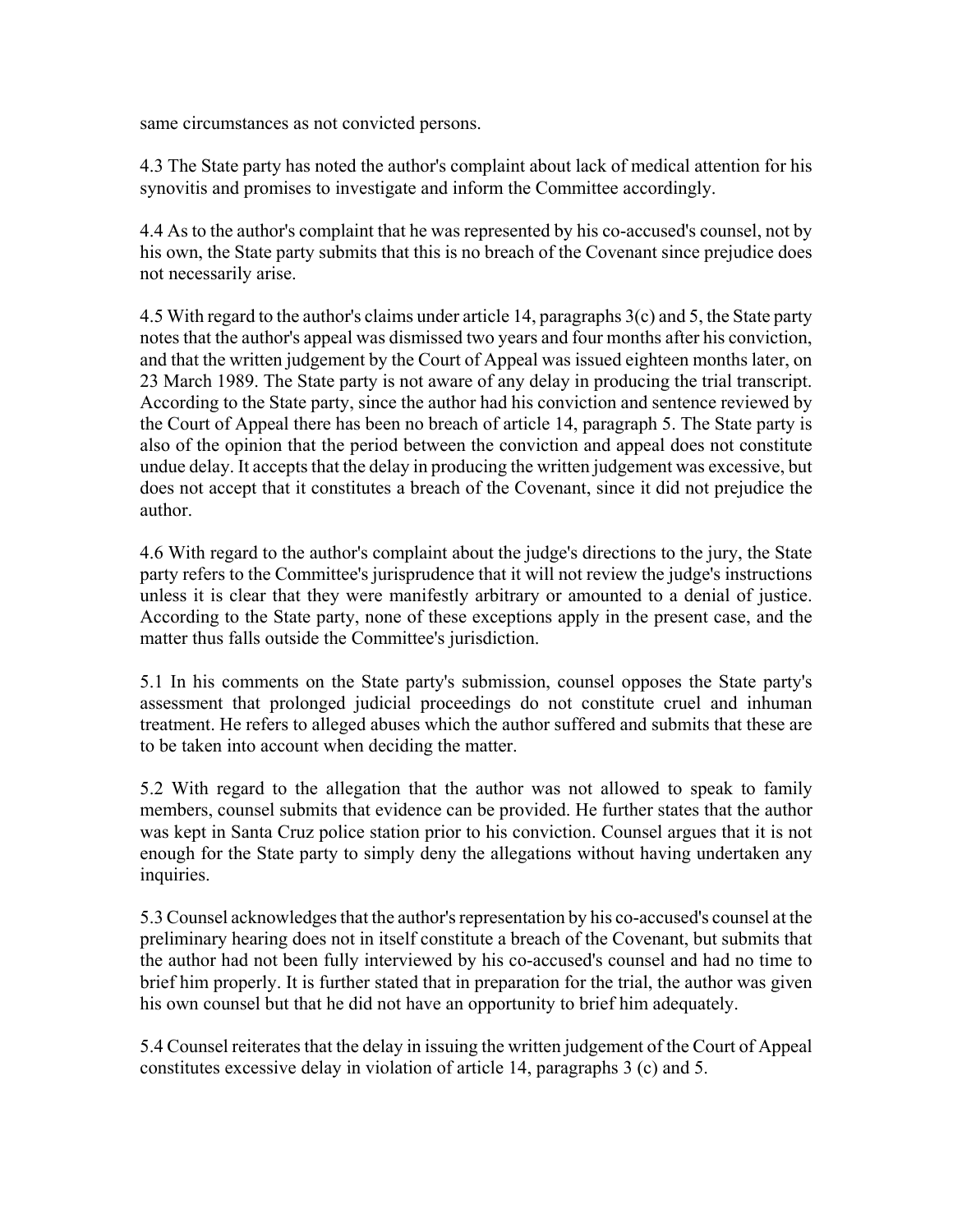5.5 With regard to his claim under article 14, paragraph 1, of the Covenant, counsel refers to the Committee's jurisprudence that a fair hearing necessarily entails that justice be rendered without undue delay<sup>8</sup>. Counsel further argues that the judge's instructions were clearly arbitrary and amounted to a denial of justice.

#### Facts and proceedings before the Committee

6.1 Before considering any claim contained in a communication, the Human Rights Committee must, in accordance with rule 87 of its rules of procedure, decide whether or not it is admissible under the Optional Protocol to the Covenant.

6.2 As to the author's claim that he was not allowed to see his relatives during the first three weeks of his detention, the Committee notes that the author has not shown what steps, if any, he has taken to bring these matters to the attention of the Jamaican authorities. In this respect, the requirements of article 5, paragraph 2 (b), of the Optional Protocol have not been met and this part of the communication is therefore inadmissible.

6.3 With regard to the author's claim that there was not sufficient time to prepare his defence, since his lawyer came to see him only once before the trial, the Committee notes that it would have been for the author's representative or the author himself to request an adjournment at the beginning of the trial, if he felt that he did not have enough time to prepare the defence. It appears from the trial transcript that no adjournment was sought during the trial. The Committee considers therefore that this claim is inadmissible under article 2 of the Optional Protocol.

6.4 With regard to the author's claim pertaining to the conduct of the trial and the judge's instructions to the jury, the Committee refers to its prior jurisprudence and reiterates that it is generally not for the Committee, but for the appellate courts of States parties, to evaluate the facts and the evidence in any given case. Similarly, it is not for the Committee to review specific instructions to the jury by the trial judge, unless it can be ascertained that the instructions to the jury were manifestly arbitrary or amounted to a denial of justice. The material before the Committee and the author's allegations do not show that the trial judge's instructions or the conduct of the trial suffered from such defects. Accordingly, this part of the communication is inadmissible as the author has failed to forward a claim within the meaning of article 2 of the Optional Protocol.

6.5 The Committee is further of the opinion that the author has failed to substantiate, for purposes of admissibility, his claim that he was denied a fair hearing because the judge failed to discharge the jury after one juror was seen talking with a member of the family of the deceased. The Committee notes that the judge did in fact examine this matter, and that the trial transcript does not contain any information which corroborates the author's claim. This claim is therefore inadmissible under article 2 of the Optional Protocol.

6.6 With regard to the author's claim under article 7 of the Covenant, on account of prolonged detention on death row, the Committee reaffirms its jurisprudence according to which detention on death row for prolonged periods of time does not constitute a violation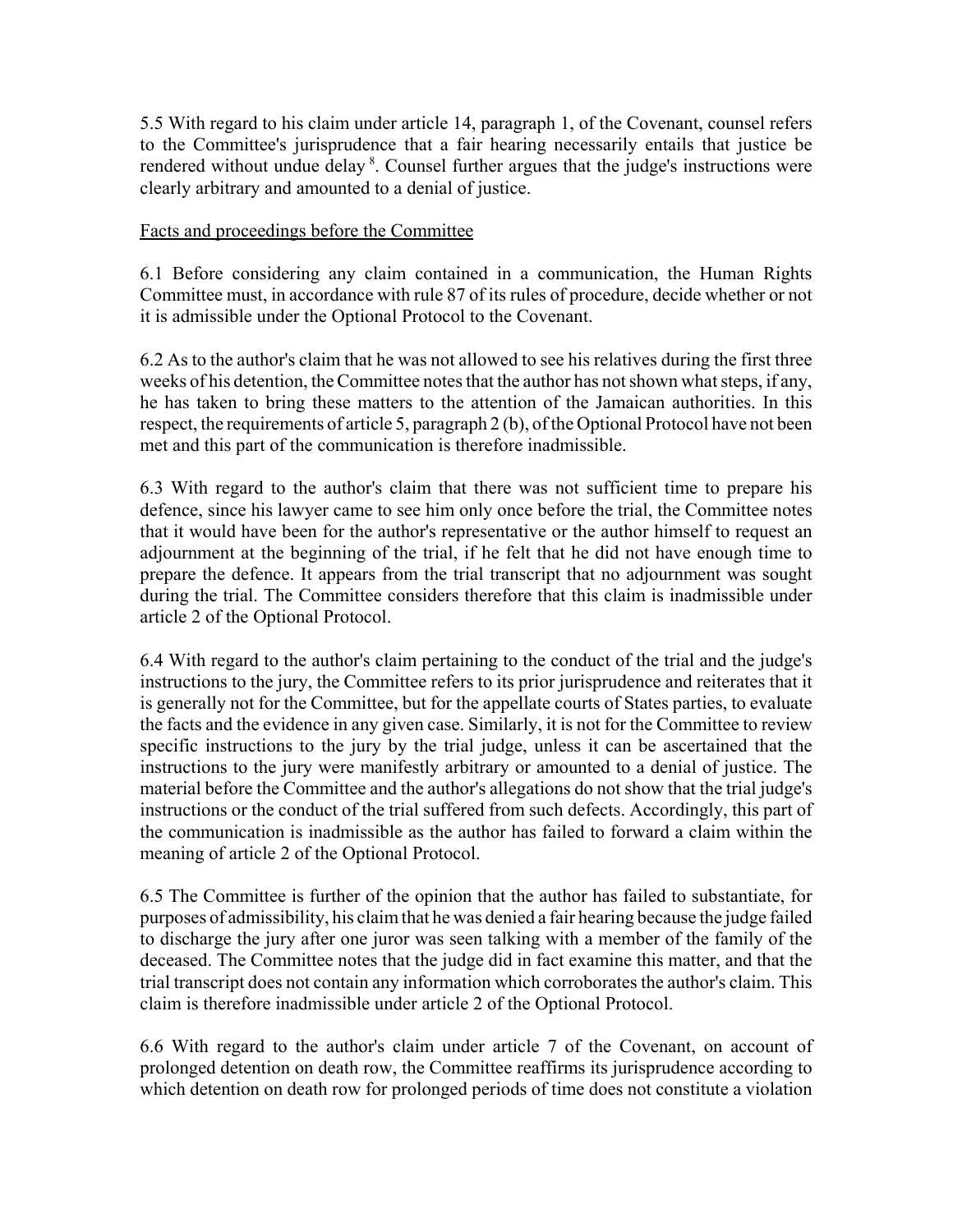of article 7 in the absence of some further compelling circumstances. The author has not substantiated any further specific circumstances, over and above the length of confinement on death row, and the claim is therefore inadmissible under article 2 of the Optional Protocol.

6.7 With regard to the author's claim that he found correspondence of prisoners in an abandoned cell, the Committee notes that the author has not specifically claimed that he found letters or documents written by or addressed to himself. This part of the communication is thus inadmissible under article 2 of the Optional Protocol, since the author has failed to forward a claim.

7. The Committee considers the author's remaining claims admissible. It notes that both the State party and the author have commented on the merits of the claims. The Committee therefore proceeds without further delay to an examination of the merits of the admissible claims.

8.1 The Human Rights Committee has considered the present communication in the light of all the information made available to it by the parties, as provided in article 5, paragraph 1, of the Optional Protocol.

8.2 The author has claimed that he was not informed of the reasons for his arrest, and that he only learnt about the charge against him when he first appeared before the judge at the preliminary hearing. From the trial transcript it appears that the police testified that he was cautioned on 7 May 1984, nine days after having been taken into custody. The State party has not addressed the author's claim. It is also undisputed that the author was not brought before a judge or judicial officer until some date after 7 May 1984. The Committee considers that a delay of nine days before informing a person who is arrested of the charges against him constitutes a violation of article 9, paragraph 2. The Committee further considers that the delay in bringing the author before a judge or judicial officer constitutes a violation of the requirement of article 9, paragraph 3.

8.3 As to the author's claims that he was beaten by the police and that he was not kept segregated from convicted prisoners during his pre-trial detention between 29 April 1984 and the trial, the Committee notes that the State party has not denied the allegation but has pointed to the author's duty to provide specific details, including the place of detention. Although such information was provided in counsel's submission of 21 February 1996, communicated to the State party on 19 March 1996, no additional comments have been received from the State party. In the circumstances, due weight must be given to the author's allegations. The Committee finds that the beatings constituted a violation of the author's rights under article 7 and that the lack of segregation from convicted prisoners violated article 10, paragraph 2(a).

8.4 With regard to the author's claim that he did not have sufficient time to brief his coaccused's lawyer during the preliminary hearing, the Committee notes that the defence is not presented at the preliminary hearing. Consequently, the Committee finds that the facts before it do not constitute a violation of article 14, paragraph 3 (b) and (d).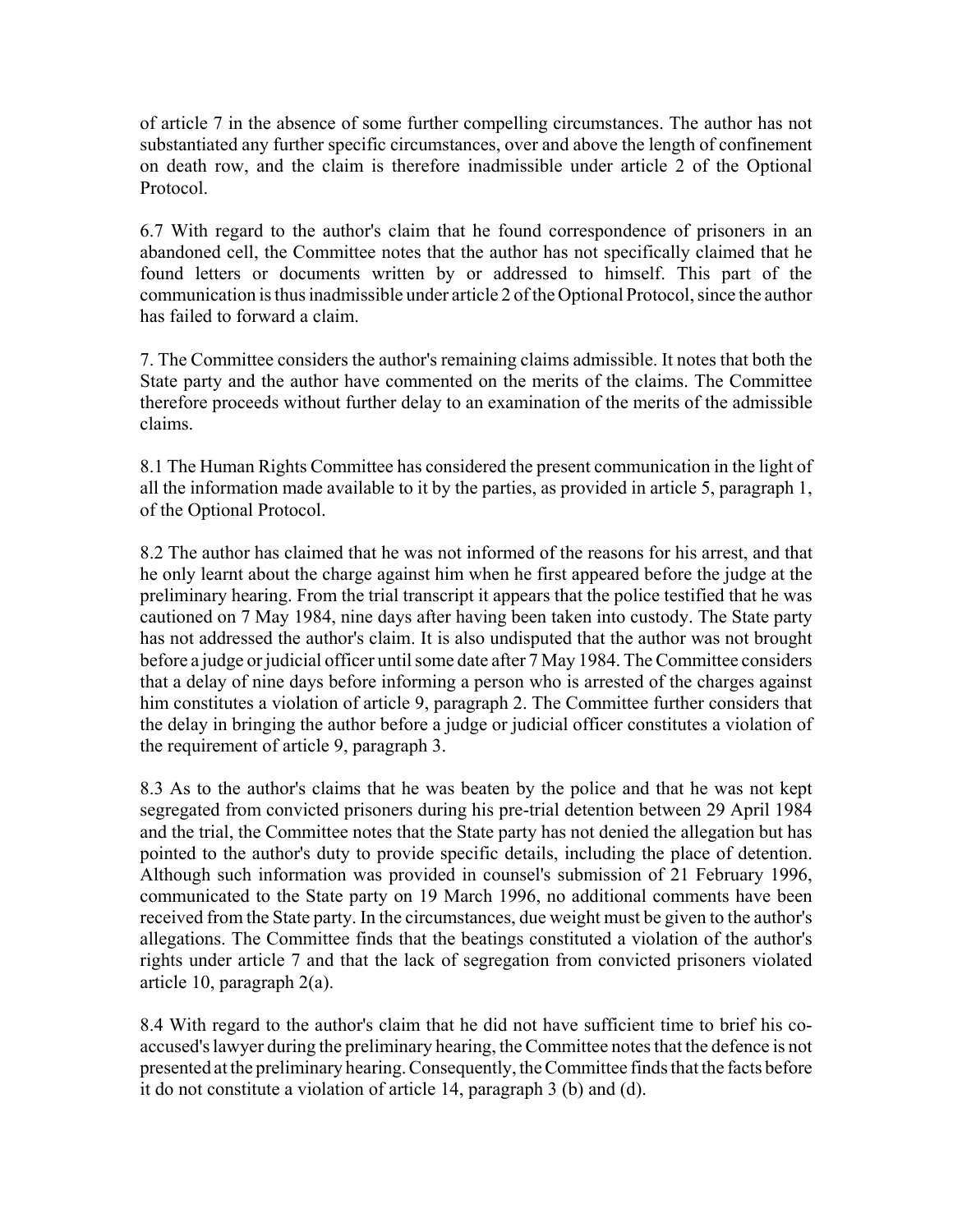8.5 The Committee notes that the author's appeal was heard on 6 July 1987, two years and four months after his conviction, that, according to the State party, the written judgement was issued on 23 March 1989, and that the author did not receive a copy until 11 July 1990, almost three years after the hearing of the appeal. The Committee refers to its prior jurisprudence<sup>9</sup> and reaffirms that under article 14, paragraph 5, a convicted person is entitled to have, within reasonable time, access to written judgements, duly reasoned, for all instances of appeal in order to enjoy the effective exercise of the right to have conviction and sentence reviewed by a higher tribunal according to law and without undue delay. The Committee is of the opinion that the delay in hearing the appeal and in issuing a written judgement by the Court of Appeal and in providing the author with a copy, constitutes a violation of article 14, paragraphs 3(c) and 5.

8.6 With regard to the author's claim that he was not effectively represented on appeal, the Committee notes that the author's legal representative on appeal conceded that there was no merit in the appeal. The Committee recalls its jurisprudence that under article 14, paragraph 3 (d), the court should ensure that the conduct of a case by a lawyer is not incompatible with the interests of justice. While it is not for the Committee to question counsel's professional judgement, the Committee considers that in a capital case, when counsel for the accused concedes that there is no merit in the appeal, the Court should ascertain whether counsel has consulted with the accused and informed him accordingly. If not, the Court must ensure that the accused is so informed and given an opportunity to engage other counsel. The Committee is of the opinion that in the instant case, the author should have been informed that legal aid counsel was not going to argue any grounds in support of the appeal, so that he could have considered any remaining options open to him 10. The Committee concludes that there has been a violation of article 14, paragraph 3 (d).

8.7 The Committee considers that the imposition of a sentence of death upon conclusion of a trial in which the provisions of the Covenant have not been respected, constitutes a violation of article 6 of the Covenant if no further appeal against the death sentence is possible. In Mr. Morrison's case, the final sentence of death was passed without having met the requirements of a fair trial as set out in article 14 of the Covenant. It must therefore be concluded that the right protected under article 6, paragraph 2, has also been violated.

8.8 The author has claimed a violation of article 10 of the Covenant, because he has not received any medical treatment for his synovitis. The State party has promised to investigate the claim about the lack of medical treatment. The Committee recalls that a State party is under an obligation to investigate seriously allegations of violations of the Covenant made under the Optional Protocol procedure  $\frac{1}{1}$ . This entails forwarding the outcome of the investigations to the Committee, in detail and without undue delay. The Committee finds that in spite of its promise of 19 January 1996 to investigate the claim of lack of medical treatment, the State party has failed to provide any additional information. Consequently, due weight must be given to the author's allegation that he was denied medical treatment, and the Committee finds that the lack of medical treatment to the author constitutes a violation of article 10 of the Covenant.

9. The Human Rights Committee, acting under article 5, paragraph 4, of the Optional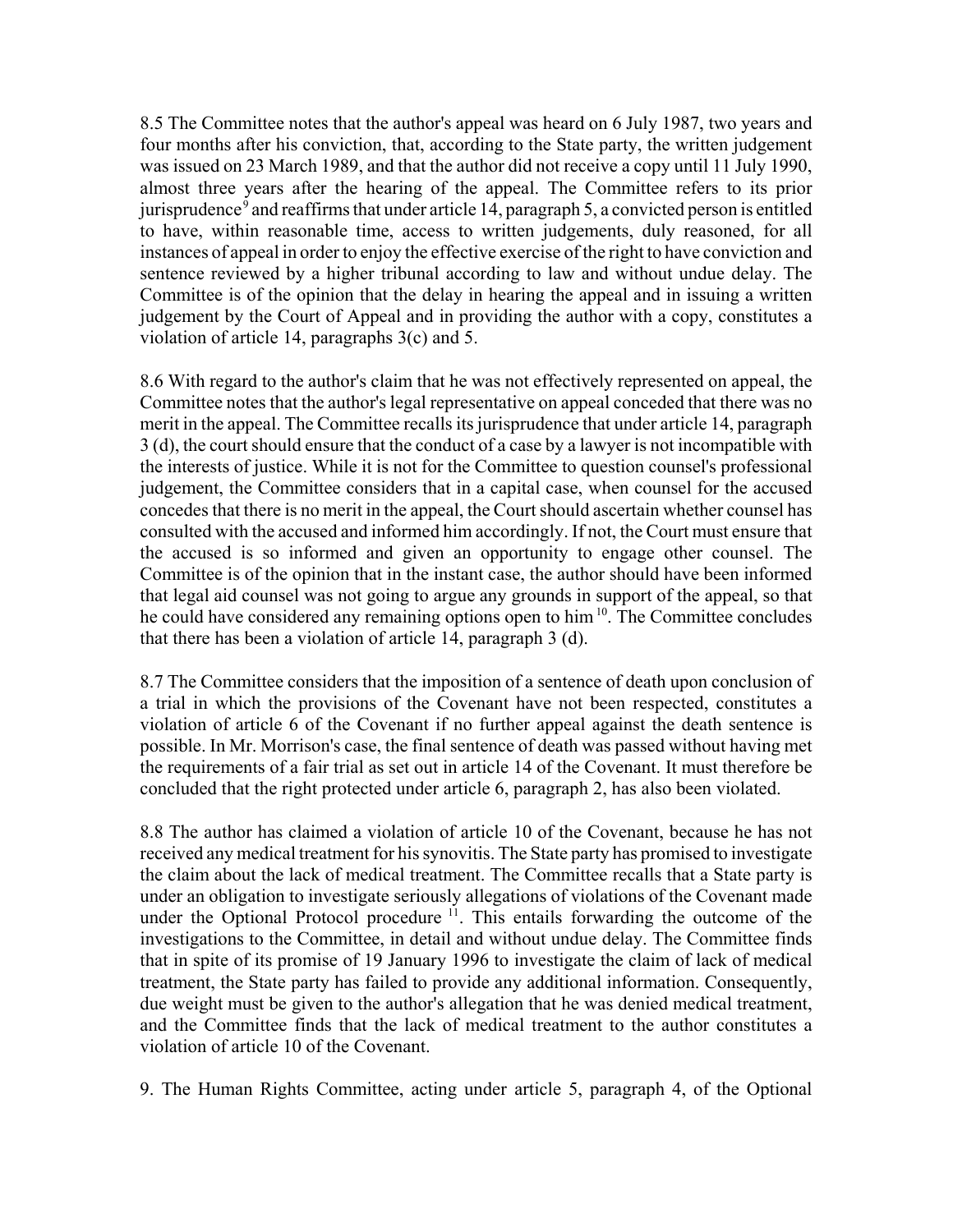Protocol to the International Covenant on Civil and Political rights, is of the view that the facts before it disclose violations of articles 7, 9, paragraphs 2 and 3, 10, paragraphs 1 and 2 (a), 14, paragraphs 3 (c) (d) and 5, and consequently article 6, paragraph 2, of the Covenant.

10. Under article 2, paragraph 3(a), of the Covenant, the State party is under the obligation to provide Mr. McCordie Morrison with an effective remedy, including release and compensation. The State party is under an obligation to take measures to prevent similar violations in the future.

11. On becoming a State party to the Optional Protocol, Jamaica recognized the competence of the Committee to determine whether there has been a violation of the Covenant or not. This case was submitted for consideration before Jamaica's denunciation of the Optional Protocol became effective on 23 January 1998; in accordance with article 12(2) of the Optional Protocol it is subject to the continued application of the Optional Protocol. Pursuant to article 2 of the Covenant, the State party has undertaken to ensure to all individuals within its territory or subject to its jurisdiction the rights recognized in the Covenant and to provide an effective and enforceable remedy in case a violation has been established. The Committee wishes to receive from the State party, within 90 days, information about the measures taken to give effect to the Committee's Views. The State party is also requested to publish the Committee's Views.

1/ Tony Jones also submitted his case to the Human Rights Committee; it was registered as communication No. 585/1994. The Committee adopted its Views on the communication at its 62nd session, on 6 April 1998.

2/ Reference is made to a document entitled "Prison Conditions in Jamaica", May 1990, Human Rights Watch (U.S.A.).

3/ Judgment in Pratt and Morgan v. The Attorney General of Jamaica et al. (1993) (Privy Council) Appeal No. 4 of 1993, Judgment delivered on 2 November 1993.

4/ Judgment No. S.C.73/93 delivered on 24 June 1993 in the case of Catholic Commission for Justice and Peace in Zimbabwe v. The Attorney General for Zimbabwe and the Sheriff for Zimbabwe and the Director of Prisons (1993).

5/ DPP v. Nasralla and Riley et al. v. Attorney General of Jamaica.

 $\frac{1}{2}$ 

<sup>\*</sup> The following members of the Committee participated in the examination of the present communication: Mr. Nisuke Ando, Mr. Prafullachandra N. Bhagwati, Mr. Th. Buergenthal, Lord Colville, Mr. Omran El Shafei, Ms. Elizabeth Evatt, Mr. Eckart Klein, Mr. David Kretzmer, Ms. Cecilia Medina Quiroga, Mr. Fausto Pocar, Mr. Martin Scheinin, Mr. Roman Wieruszewski and Mr. Maxwell Yalden.